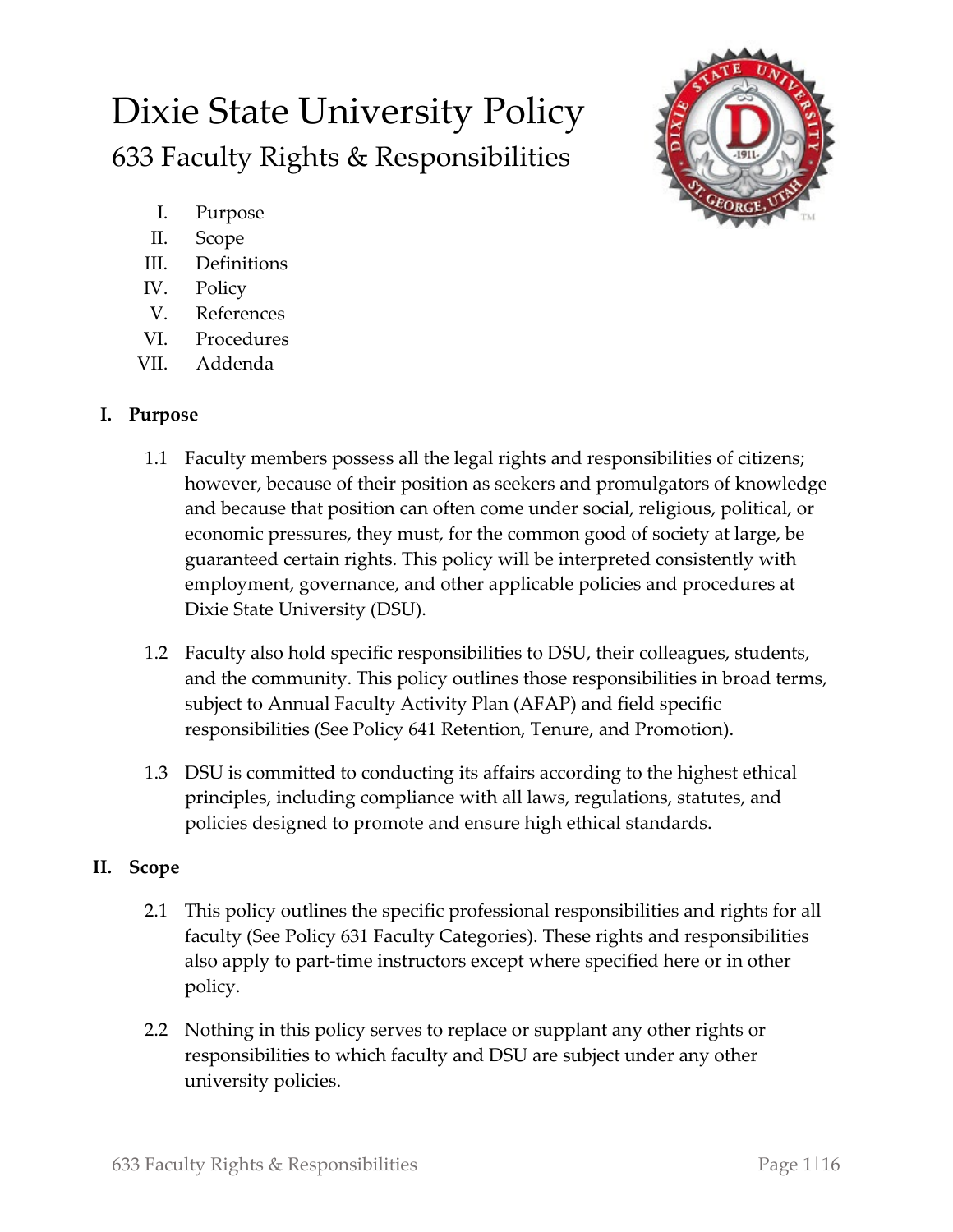### **III. Definitions**

- 3.1 *Academic Freedom*: Academic freedom is the right to teach, study, discuss, investigate, discover, create, and publish freely as related to academic responsibilities. Academic freedom protects the rights of faculty members in teaching and of students in learning. Freedom in research is fundamental to the advancement of truth. The faculty member is entitled to freedom in teaching, research, and creative activities, subject to the limitations imposed by professional responsibility.
- 3.2 *Annual Faculty Activity Plan (AFAP)*: The AFAP is a document developed by faculty in conjunction with leadership to describe the intended activities for the subsequent year in the areas of student learning and success, scholarly and creative activities, and service and to establish a plan for professional growth. These activities should align with the Faculty Performance Standards defined in this policy and advance professional growth. The AFAP should also include any unique responsibilities or expectations that were described in the initial position description.
- 3.3 *Day*: Within this policy, "day" refers to a "business day." A day is when the University is open for business, excluding weekends and holidays.
- 3.4 *Faculty*: The terms faculty or faculty member mean all those who teach at the University, and include part-time instructors with teaching responsibilities and other instructional personnel as defined in Policy 631 Faculty Categories.
- 3.5 *Shared Governance*: Shared governance is meaningful participation in institutional governance. It is a collaborative process founded on the cornerstone principles of partnership, equity, accountability, and ownership that forms a culturally sensitive and empowering framework at the university. Shared governance functions best when based on the principles of transparency, open communication and discussion, and mutual respect, all of which help establish a health and open environment at the university.

#### **IV. Policy**

- 4.1 Faculty Rights
	- 4.1.1 Academic Freedom
		- 4.1.1.1 The principle of academic freedom does not prohibit academic departments or programs from developing curricular standards, materials lists, guidelines for course content, andragogical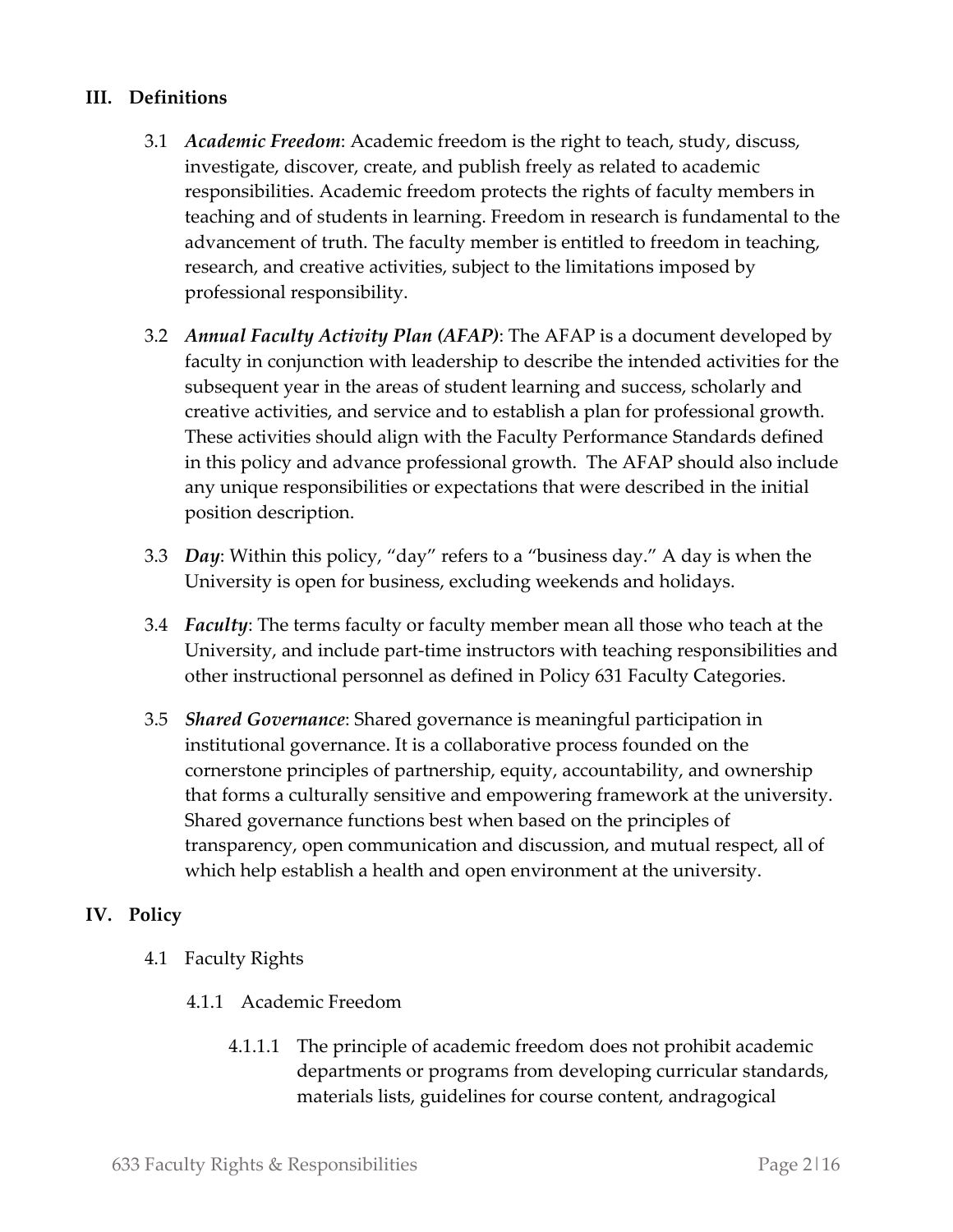strategies, or other guidelines designed to most effectively meet course goals, objectives, or student learning outcomes

- 4.1.1.2 Other limits to academic freedom include restrictions imposed by any and all applicable federal and state laws or regulations, University policies, and institutional requirements for review and approval of research involving human or animal subjects and other University compliance and ethics obligations.
- 4.1.1.3 DSU specifically endorses the American Association of University Professors (AAUP) 1940 Statement on Academic Freedom and DSU supports the 2005 American Council on Education (ACE) statement endorsed by the American Association of Universities (AAU) and many other higher education associations.
	- 4.1.1.3.1 Such endorsement and support does not mean that any specific policies or procedures from AAUP, ACE, AAU, or other similar organizations are incorporated into DSU policy to the extent that they are not incorporated into Utah Regents Policy R481: Academic Freedom, Professional Responsibility, Tenure, Termination, and Post Tenure Review. DSU is not bound by position statements or external interpretation of such policies and procedures.
- 4.1.2 Members of the faculty retain all legal rights and privileges afforded to them by the constitutions of the United States and the State of Utah as private citizens. Faculty members will not be subject to punishment or reprisal for the legal exercise of such rights and privileges.
- 4.1.3 Faculty should reasonably expect a safe work environment, free from harassment, discrimination, or violence. In addition, faculty members should reasonably expect a work environment with adequate resources necessary for them to perform their assigned duties.
- 4.1.4 Faculty members have the right to be evaluated within a consistent and equitable process as defined in Policy 641: Faculty Retention, Tenure, and Promotion.
- 4.1.5 Faculty members have the right to clear professional expectations as members of the University or any University team (i.e. department, committee, taskforce, etc.). Duties and expectations will be agreed upon with the AFAP. All other obligations of employment not specific to such appointment need not be agreed upon with the AFAP.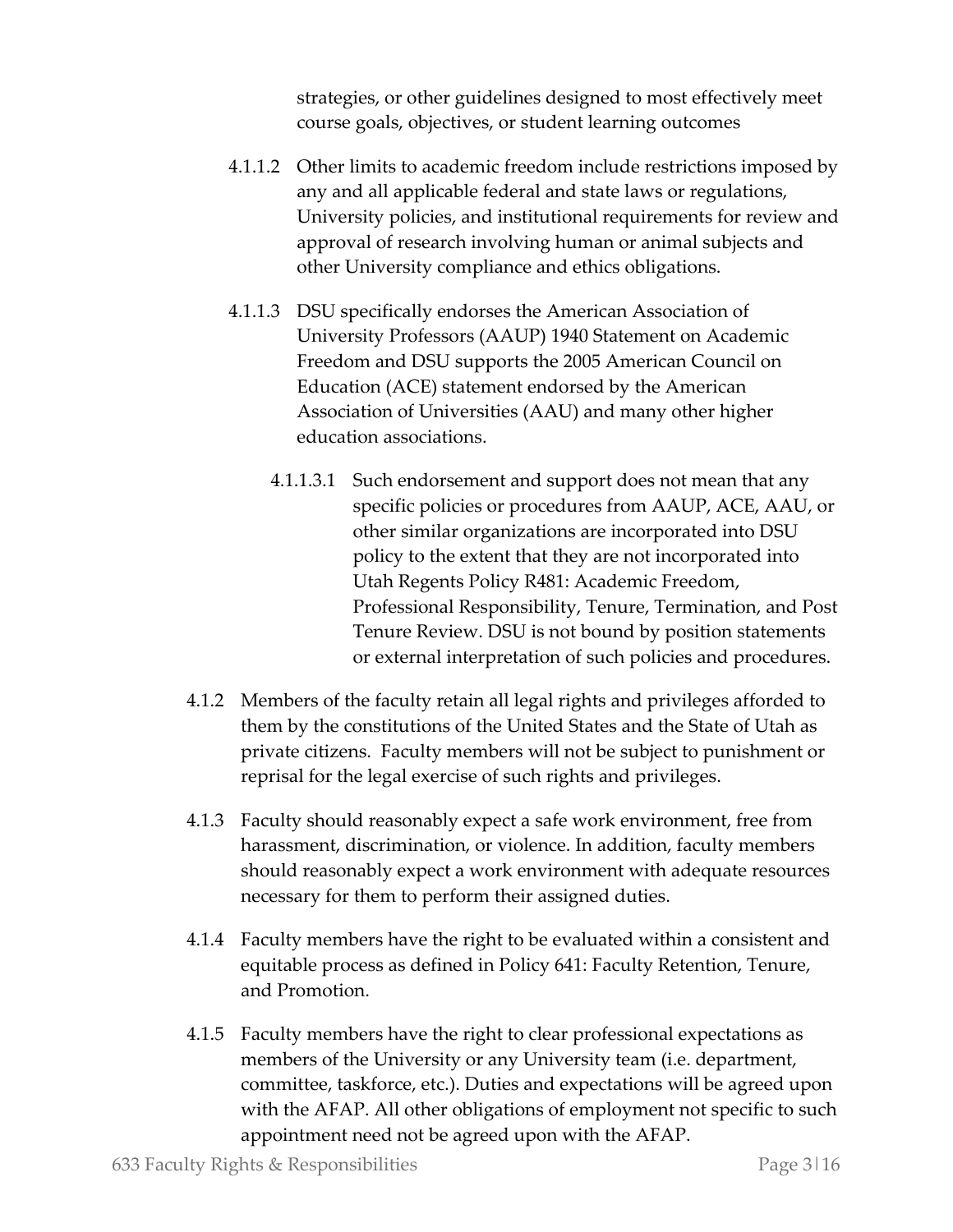- 4.1.6 Faculty members have the right to due process for corrective and disciplinary action consistent with university human resources policy as outlined in University Policy 371: Faculty Termination and Policy 372: Corrective and Disciplinary Action.
- 4.1.7 Faculty members have the right to financial remuneration commensurate with their discipline, rank, duties, and performance according to Policy 341: Faculty Salaries.
- 4.1.8 Faculty members should reasonably expect the institution to provide faculty with appropriate opportunities and support for professional growth and development to enhance their effectiveness in fulfilling their roles, duties, and responsibilities and full-time faculty can apply to receive assistance in such efforts as defined in Policy 634: Faculty Professional Development.
- 4.1.9 Upon written request, faculty members, as employees, can reasonably expect institutional support, including legal assistance and/or representation, in defending any litigation resulting from an act or omission that occurs during the performance of an employee's duties, within the scope of employment, unless the employee acted or failed to act through fraud, deceit, or willful misconduct; in disobedience to applicable extant laws, regulations, or policies; or as limited by Utah Code, Governmental Immunity Act of Utah, 63G-7-202 or other applicable legislation or regulation.
- 4.1.10 Faculty members have the right to be considered professionals competent to observe and judge all aspects of a student's academic performance, including demonstrated knowledge, technical and interpersonal skills, attitudes and professional character, and ability to master the required curriculum unless specific faculty actions delineated through Policy 641: Faculty Retention, Tenure, and Promotion, Policy 341: Faculty Salaries, and/or Policy 371: Faculty Termination contradict this assumption.
- 4.1.11 As appropriate to appointment, rank, and status, faculty members have the right to vote on faculty retention, promotion, tenure, and appeals as outlined in Policy 641: Faculty Retention, Tenure, and Promotion, and to elect representatives to institutional and college committees.
- 4.1.12 Full-time faculty members have the right to participate in the formation of an AFAP including clear, enumerated, and evaluable teaching and non-teaching responsibilities that are consistent with University and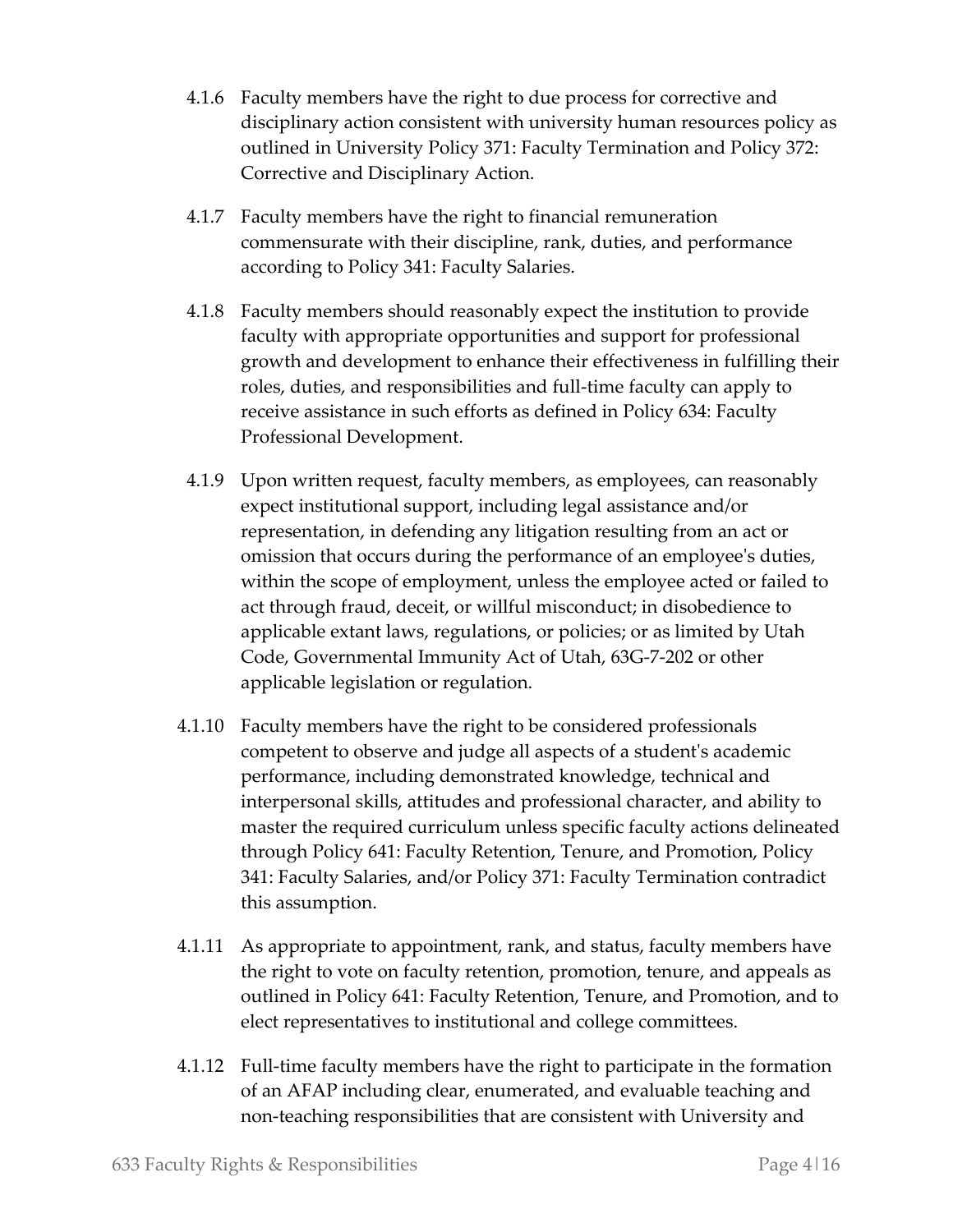Utah Board of Regents workload statements and Policy 635: Faculty Workload.

- 4.1.13 Faculty, as organized into programs and departments, have the right to participate in faculty appointments, establishment of educational standards for faculty appointments in that discipline, and the selection of department chairs. Standards for faculty involvement should be decided at the college level in a manner that shares the opportunities for input equitably across all tenure-track and tenured faculty unless otherwise determined by policy
- 4.1.14 Faculty as organized into divisions, colleges, or other academic units have the right to participate in the selection of deans and/or be consulted regarding any proposed academic reorganization. Search committees formed for the purposes of hiring a dean should include members representing individual college departments. Any proposed academic reorganization requires faculty approval through the Faculty Senate.
- 4.1.15 The faculty as a whole, through the Faculty Senate, has the right to shared governance of the institution, including the formation and revision of policies.
	- 4.1.15.1 Shared governance affords those who may be impacted by a decision to have an opportunity to express opinions and participate in the policy process.
- 4.1.16 The faculty as a whole has the primary right to create, control, and assess degree, program, and course curricula, graduation requirements, and course content and materials. However, such actions must be within established Regents, University, and accreditation body regulations, policies, and criteria.
- 4.1.17 The faculty as a whole has the right to set academic standards and have input in the administration of academic discipline, except as the faculty as a whole or within departments see fit to delegate that right.
- 4.1.18 The faculty as a whole has the right to serve as advisors to University administrators on matters involving institutional planning processes, the budget process, the distribution and implementation of faculty workload, and the development of new and replacement faculty positions. Faculty must be kept informed of pertinent information as decisions are made and at a minimum of a semi-annual basis either through direct communication or through the Faculty Senate. Faculty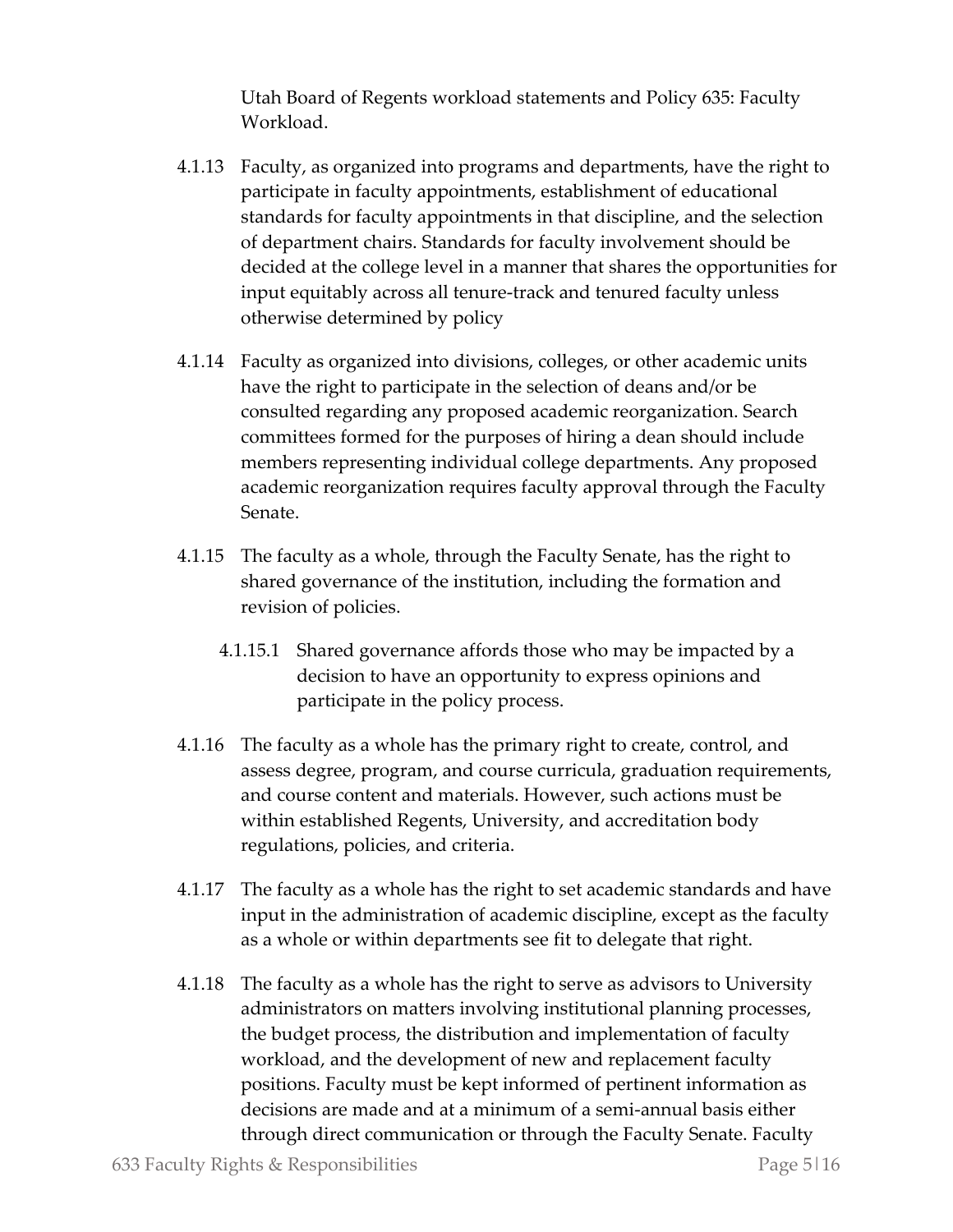must be invited to participate in relevant committees through appointment of the Faculty Senate.

- 4.1.19 Priorities for faculty hiring will be based on the University's strategic plan and relevant data. Decisions should be in consultation within each college and deans should solicit faculty input in this process. Such priorities will be communicated to the faculty through Faculty Senate whenever major changes are made and at least once a year.
- 4.1.20 The Faculty Senate
	- 4.1.20.1 Authority and senate structure are defined in Policy 640: Constitution and Bylaws of the Faculty Senate.
- 4.2 Faculty Responsibilities
	- 4.2.1 Professional Duties
		- 4.2.1.1 Each member of the faculty has a role in supporting and fulfilling the mission of the University, and full-time faculty members are expected to devote working time appropriate to their professional responsibilities as detailed in each faculty member's AFAP.
		- 4.2.1.2 Each full-time faculty member, in conjunction with his/her supervisor(s), will update and submit an AFAP to the department chair by the first official day of each fall semester. This plan outlines the duties and professional development goals for the upcoming academic year, showing alignment with department, college, and university goals and mission. The Department Chair submits the plan to the Dean and upon the Dean's approval; the plan is placed in the faculty member's personnel file and made available to all review committees through the faculty e-portfolio. See Policy 641: Faculty Retention, Promotion and Tenure and Policy 642: Faculty Professional Growth and Evaluation.
		- 4.2.1.3 Tenure-Track faculty workload will consist of student learning and success, scholarly and creative activities, and service.
			- 4.2.1.3.1 This will include but not be limited to holding office hours; serving on committees; student advisement; participating in department, division, institutional, and statewide meetings and training sessions; curriculum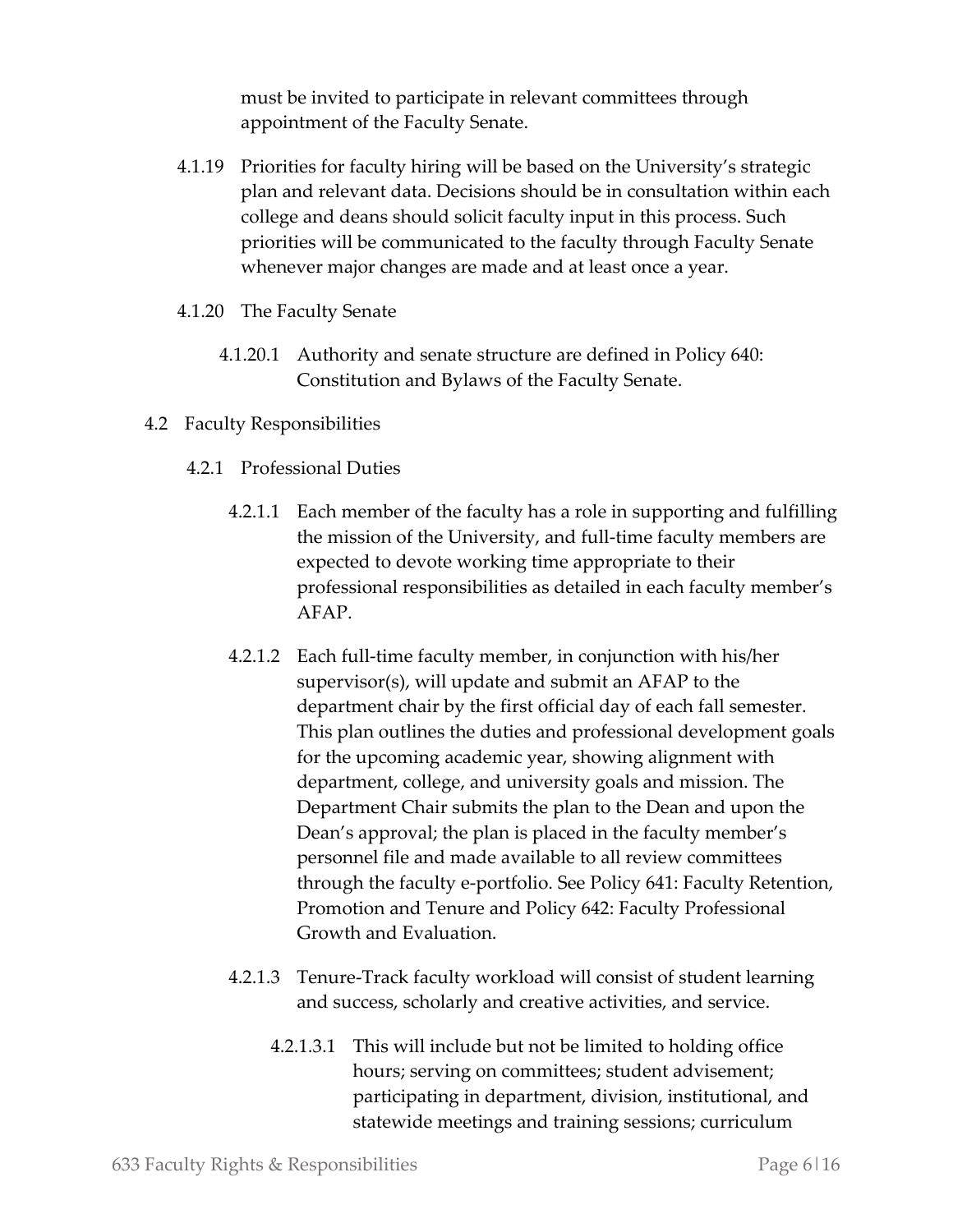development; program review; course, program, department, and institutional assessment activities; accreditation activities; commencement ceremonies; maintaining professional competencies; and being available to students and colleagues to conduct University business. (See Policy 635: Faculty Workload)

- 4.2.1.4 Professional track and Clinical-track faculty may be expected to perform one or more of the above duties based on the AFAP (see Policy 635: Faculty Workload, Addendum 635A: Workload Model)
- 4.2.2 Standards of Conduct
	- 4.2.2.1 Decisions and judgments related to a faculty member's competence and performance will be based specifically on the following standards of conduct as appropriate to the individual's appointment and AFAP, consistent with relevant department and college criteria.
	- 4.2.2.2 Faculty members must abide by the following standards of conduct:
		- 4.2.2.2.1 Work in conjunction with faculty and staff colleagues to fulfill the mission of DSU as determined by their AFAP.
		- 4.2.2.2.2 Abide by all University policies, Board of Regents policies, and State and Federal laws and regulations.
		- 4.2.2.2.3 Understand and act in accordance with the limits of Academic Freedom as outlined in section 4.1 of this policy, including respecting and supporting the academic freedom of all members of the University community and of the University itself.
		- 4.2.2.2.4 Demonstrate professional standards of behavior, including collegiality and the open exchange of ideas through civil discourse.
		- 4.2.2.2.5 Strive to achieve the purpose of the University when serving in administrative posts or on committees, with due consideration for other persons involved.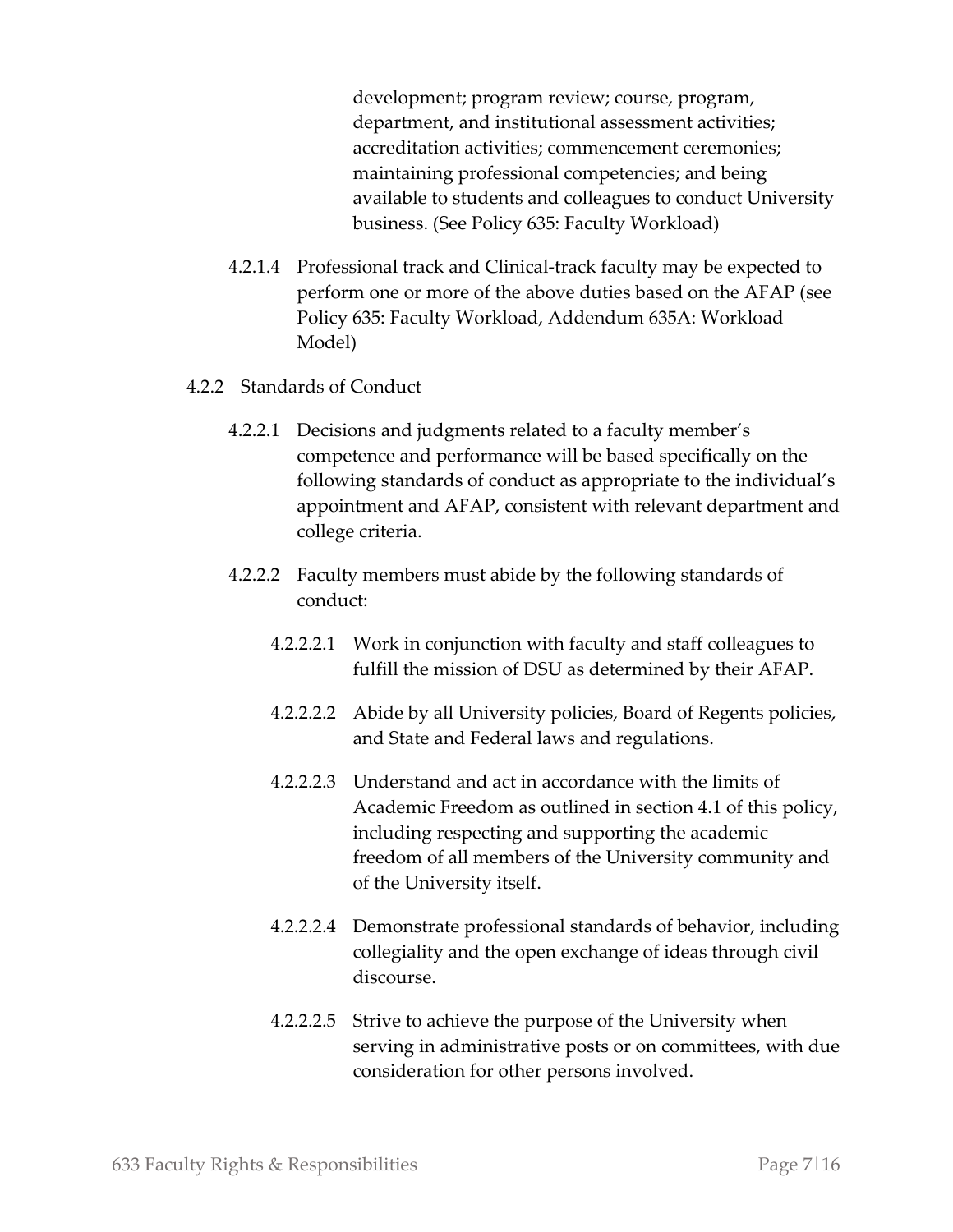- 4.2.2.2.6 Equitably participate in the appointments and rigorous peer review, evaluation, and discipline of fellow faculty, including the annual review and retention, tenure, and promotion review processes, as described in Policy 641: Faculty Retention, Tenure, and Promotion.
- 4.2.2.2.7 Attend and participate in department meetings, and, as appropriate, contribute to program goals and objectives, develop curriculum, work on program development, and undertake assessment activities.
- 4.2.2.2.8 Fulfill or exceed the expectations agreed upon in their AFAP, including fostering student learning and success, scholarly and creative activity, and service as required in Policy 641: Faculty Retention, Tenure, and Promotion, and submission of portfolios and other documentation as required in that policy.
- 4.2.2.2.9 Use University resources ethically for approved purposes.
- 4.2.2.2.10 Be available to teach classes as assigned within a disciplinary, programmatic, or department class schedule responsive to student needs, including weekday, evening, weekend, and online classes as assigned in their AFAP. This availability includes the need for courses taught at other locations outside of the main campus.
- 4.2.2.2.11 Make available a reasonable number of office hours for student consultation or otherwise assure accessibility to students (For example: A full-time faculty member teaching 12 credits a semester will have a minimum of five office hours spread out over at least three days). Faculty office hours should generally be scheduled at convenient times for students and will be posted on the faculty member's office door and online in the course within the Learning Management System. Requirements for office hours are in consultation with department chair and/or college dean.
- 4.2.2.2.12 Provide a level of availability and interaction with administrators, departments, and faculty and staff colleagues sufficient to conduct University business.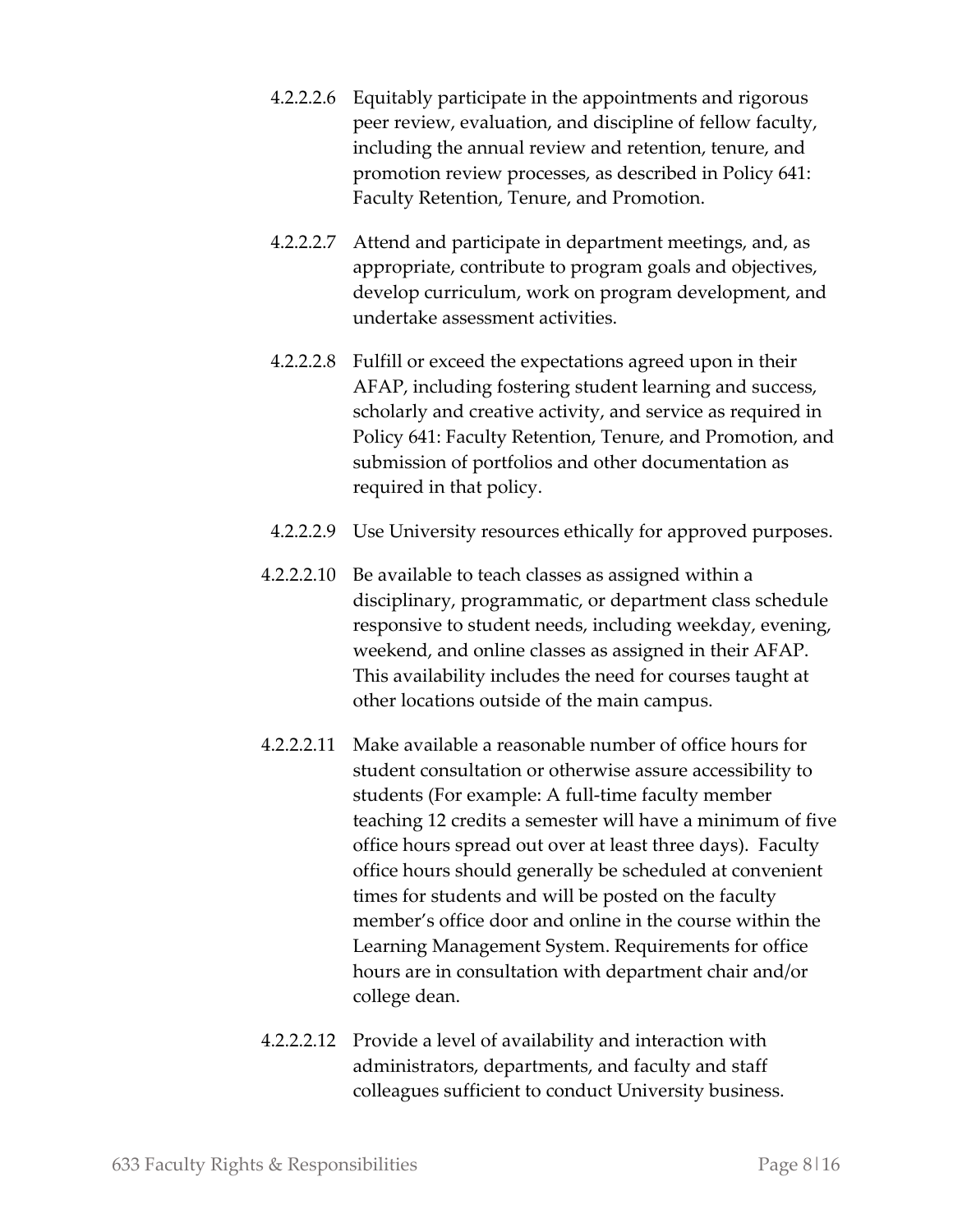- 4.2.2.2.13 Maintain competency and currency in their discipline(s) of appointment, including acknowledgement of the accepted and potentially varied body of knowledge pertinent to course content and contemporary andragogical strategies and techniques.
- 4.2.2.2.14 Engage in substantial teaching preparation appropriate to the approved learning outcomes and program objectives in assigned courses.
- 4.2.2.2.15 Ensure that the content and rigor of each course is consistent with benchmarked academic, university, college, program, department, and accreditation standards.
- 4.2.2.2.16 Meet all scheduled classes and uphold standards for instructional contact time, promptly according to the published class schedule, for the full class period, and ending at the appropriate time, unless arrangement has been made to substitute meaningful learning activities with the approval of the department chair and/or dean; arrange for a qualified substitute instructor for expected absences from class, and inform the department chair and/or dean of all absences.
- 4.2.2.2.17 Require students to perform a meaningful, graded learning activity during the scheduled final examination period for each course, unless valid andragogical reasons exist for alternate evaluative measures. A course activity must be held during the final exam period if necessitated by DSU and external student contact/credit hour requirements (see Policy 602: Curriculum Approval and Revision). Exceptions must be approved by the appropriate department chair or dean. During the final exam period, faculty members are prohibited from scheduling any class activity, including exams or meetings, outside the final exam period scheduled for that class
- 4.2.2.2.18 Avoid discrimination, harassment, or prejudicial treatment of students, faculty, staff, or participants because of race / ethnicity, color, national origin, age, religion, gender, sexual orientation, gender identity / expression,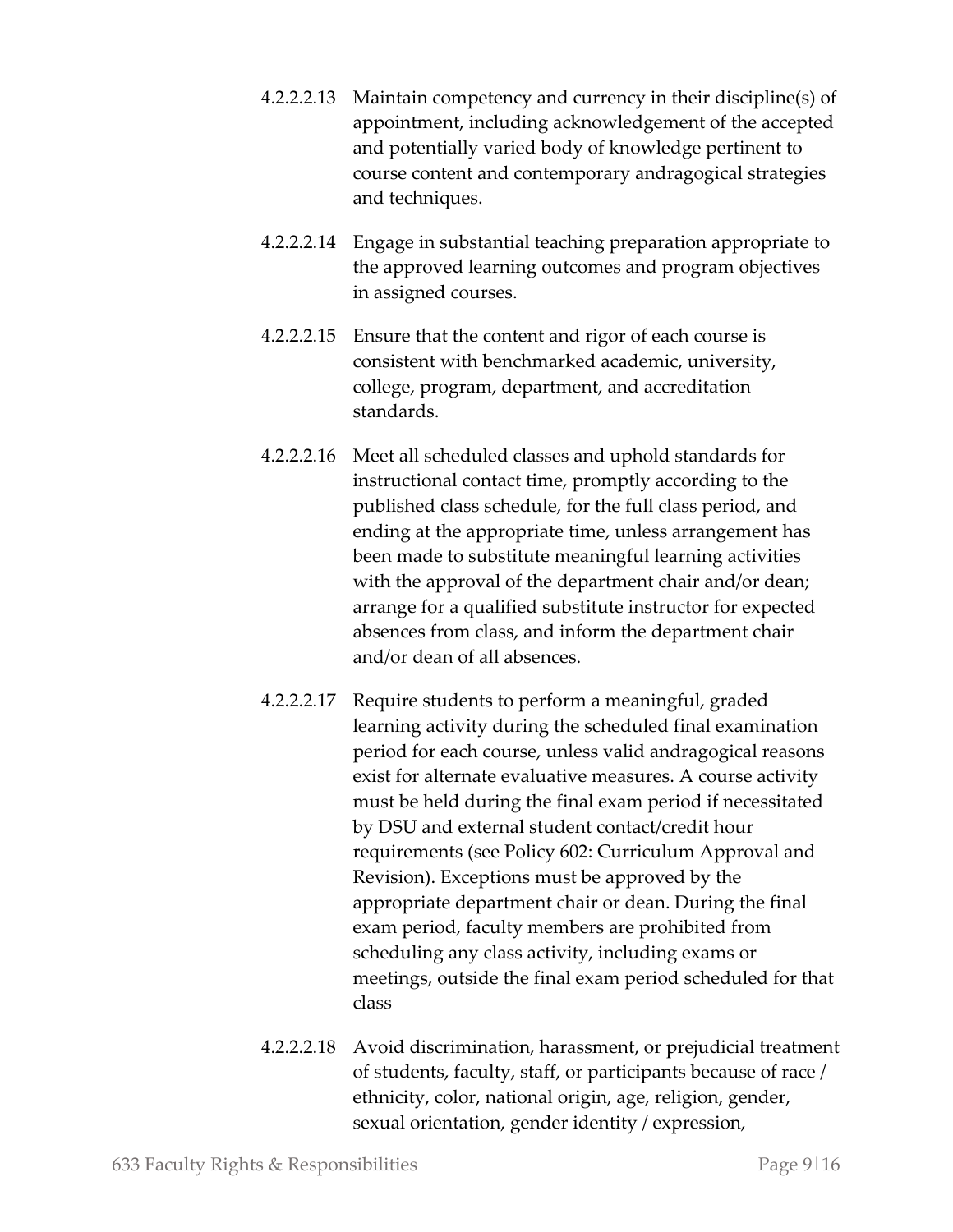pregnancy, disability, protected veteran status, marital status or otherwise as provided by law.

- 4.2.2.2.19 Hold themselves and students to the highest scholarly and ethical standards, including those of academic integrity.
- 4.2.2.3 In specific matters of instruction and management of University learning environments, faculty members must:
	- 4.2.2.3.1 Use a university supported learning management system according to approved use standards, including instructor contact information, course requirement (Syllabus), and posting of grades, independent of course delivery type.
	- 4.2.2.3.2 Provide, at the beginning of the semester, in each course, students with a syllabus. The syllabus must contain the general content of the course and what will be required of students, including the specific means and standards by which student learning, knowledge, performance, and/or skills will be determined, which must be relevant to the legitimate academic purposes of the course.
	- 4.2.2.3.3 Respect students' rights to engage in educational pursuits, and encourage student development while safeguarding students' academic freedom and respecting students' right to freedom of thought, feeling, conviction, inquiry, and expression.
	- 4.2.2.3.4 Manage the classroom or learning environment to provide an academic environment and climate conducive to teaching, learning, and thinking so that it is free from discrimination, harassment, sexual harassment, prejudicial treatment, or conflict of interest.
		- 4.2.2.3.4.1 Instructors in DSU classes have the right and responsibility to manage the classroom/learning environment to ensure an appropriate atmosphere for academic work, including prohibiting individuals not registered in the course from attending except by invitation of the instructor as part of an academic activity.
		- 4.2.2.3.4.2 Instructors have the right and responsibility to temporarily dismiss and/or remove a student from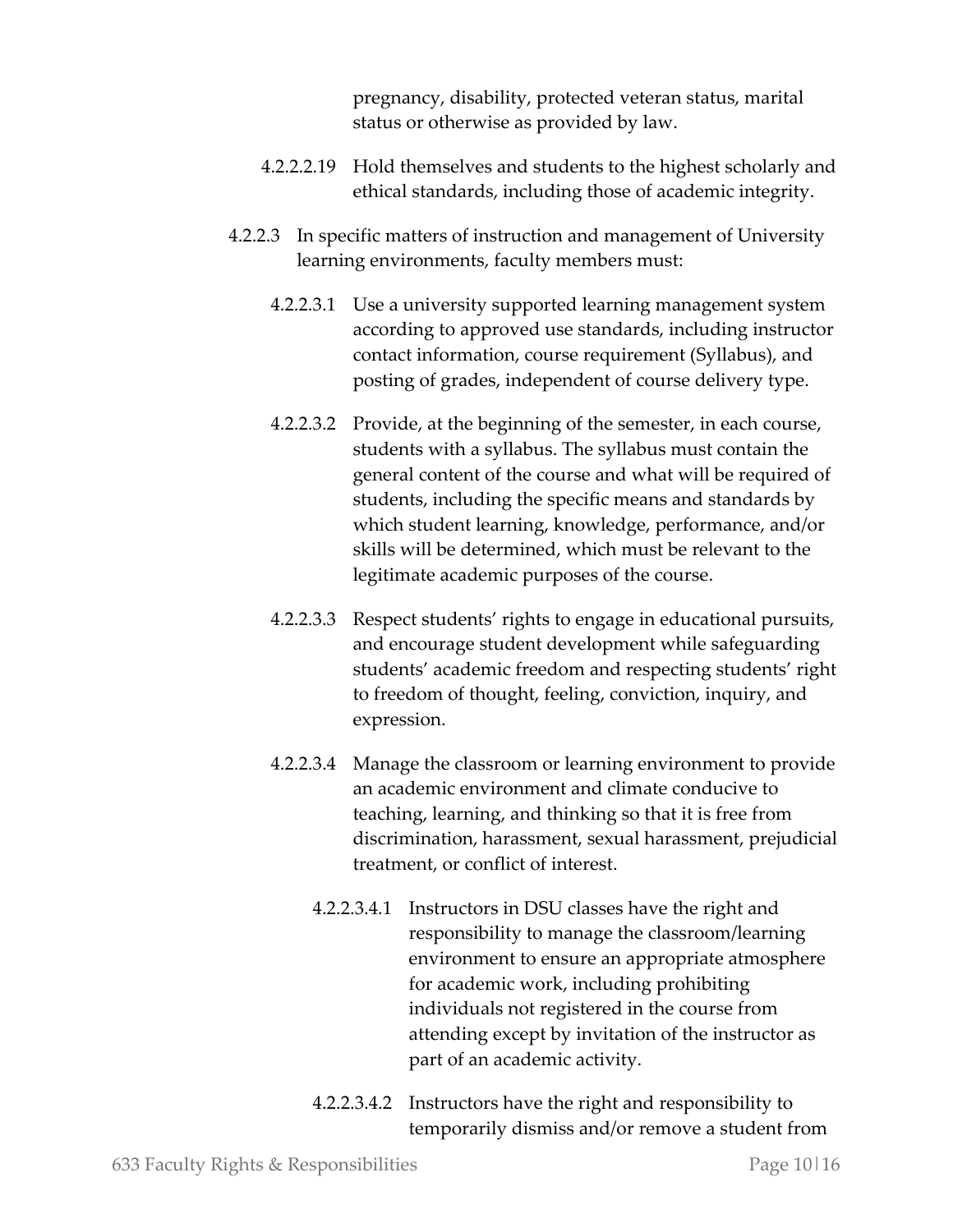the classroom/learning environment for that day if that student disrupts teaching-learning activities as outlined in Policy 552: Students Conduct Code. The instructor also has the right and responsibility to involve campus public safety personnel or the Dean of Students Office as desired or warranted.

- 4.2.2.3.5 Evaluate student work and performance promptly, conscientiously, without prejudice or favoritism, and consistent with the criteria stated in the syllabus, including providing timely and meaningful feedback appropriate to the discipline. Faculty members are generally expected to return work to students in a reasonable amount of time according to the size and academic depth of the project by determination by academic college.
- 4.2.2.3.6 Ensure that personal research and student research under their supervision is properly approved by the Institutional Review Board.
- 4.2.2.3.7 Make reasonable scheduling, content, and legislated accommodations for students as well as other DSU policies and State and Federal laws and regulations.
- 4.2.2.3.8 Create, manage, and retain accurate student records according to Policy 551: Confidentiality of Records.
- 4.2.2.4 Faculty are expected to complete an online teaching certificate program to be eligible to teach online. Faculty may provide evidence of prior certification and teaching experience to be considered for certification.
- 4.2.2.5 In addition, faculty members must not engage in the following:
	- 4.2.2.5.1 Misuse the classroom and class time for activities or discussion unrelated to the approved course content and objectives.
	- 4.2.2.5.2 Exploit or coerce students. This includes asking students to perform services unrelated to the legitimate academic requirements of a course unless the student is not coerced and is adequately compensated for such activities.
	- 4.2.2.5.3 Plagiarize or fail to acknowledge student work.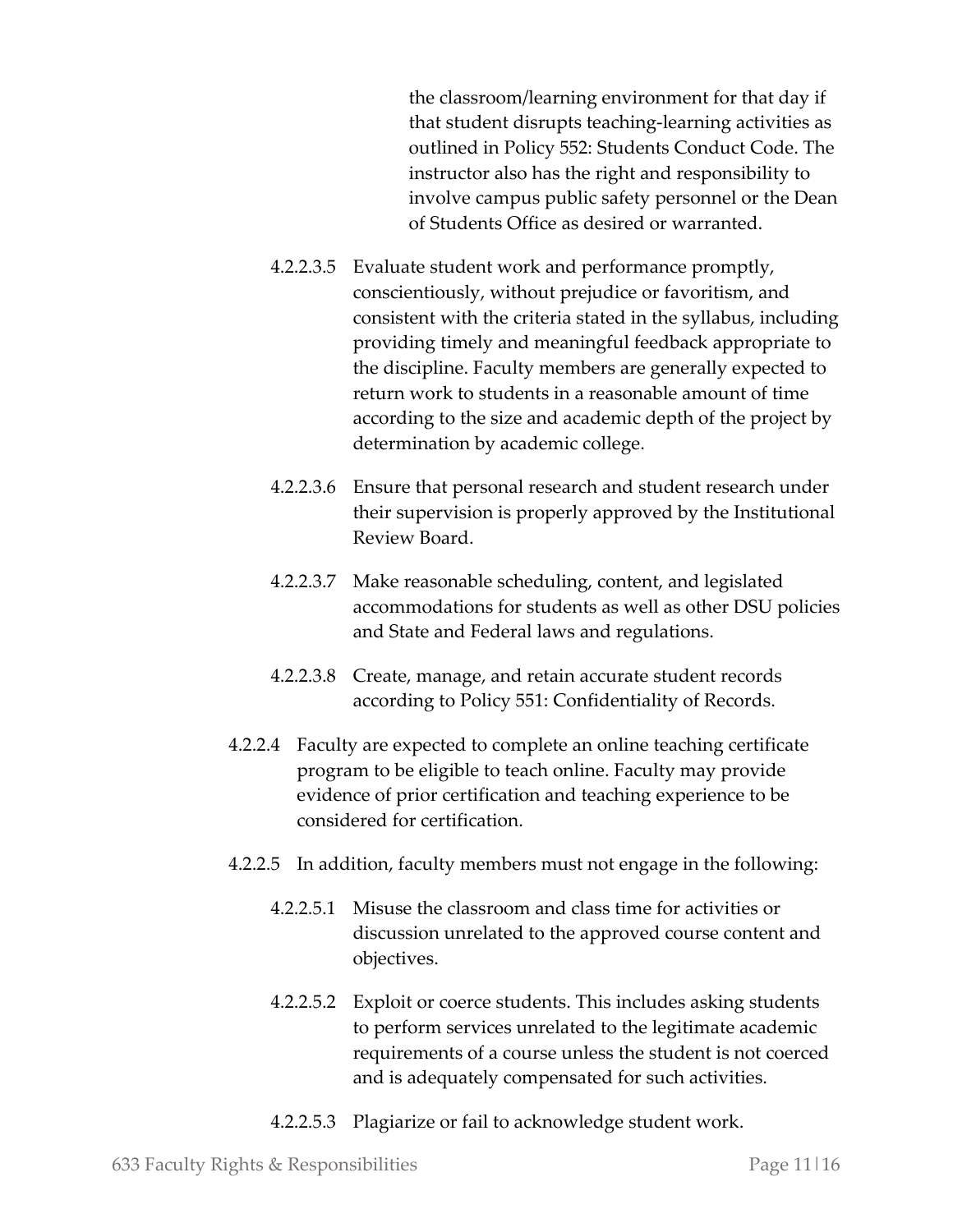- 4.2.2.5.4 Seek gifts or favors from students, or accept gifts or favors if there is a reason to believe such gift or favor is designed to secure an advantage.
- 4.2.2.5.5 Act in any way as an official spokesperson of the University unless explicitly authorized to do so. Faculty members may represent themselves, but may not represent the institution unless specifically directed to do so by a dean or higher level University administrator. (See Policy 147: Media)
- 4.2.3 Conflicts of Interest
	- 4.2.3.1 The University expects full-time employees, including faculty, to apportion sufficient time and primary employment toward fulfilling their professional responsibilities to the University. Part-Time Instructor track faculty are required to devote the percentage of their professional responsibilities reflected in their level of employment. (See Policy 157: Personal Conduct/Conflict of Interest)
- 4.2.4 Dual-Role Relationships
	- 4.2.4.1 A faculty member may not engage in a dual-role relationship with a student that is likely to distract from student development, impair the faculty member's objectivity, and/or lead to actual or perceived favoritism on the part of the faculty member, except in limited circumstances as outlined in DSU Policy 157: Personal Conduct/Conflict of Interest and DSU Policy 302: Professional Boundaries in Relationships and/or as detailed below.
		- 4.2.4.1.1 Common dual-role relationships may include any form of sexual or close personal relationship with a current student; accepting a teaching, grading, evaluative, or other role of significant influence with respect to a member of one's immediate family, a close friend, or an individual who is also a client, patient, or business partner; excessive socializing with students outside of class, either individually or as a group; lending money to or borrowing money from students; giving gifts to or accepting gifts from students; and introducing a course requirement that students participate in a political or religious activity advocated by the instructor.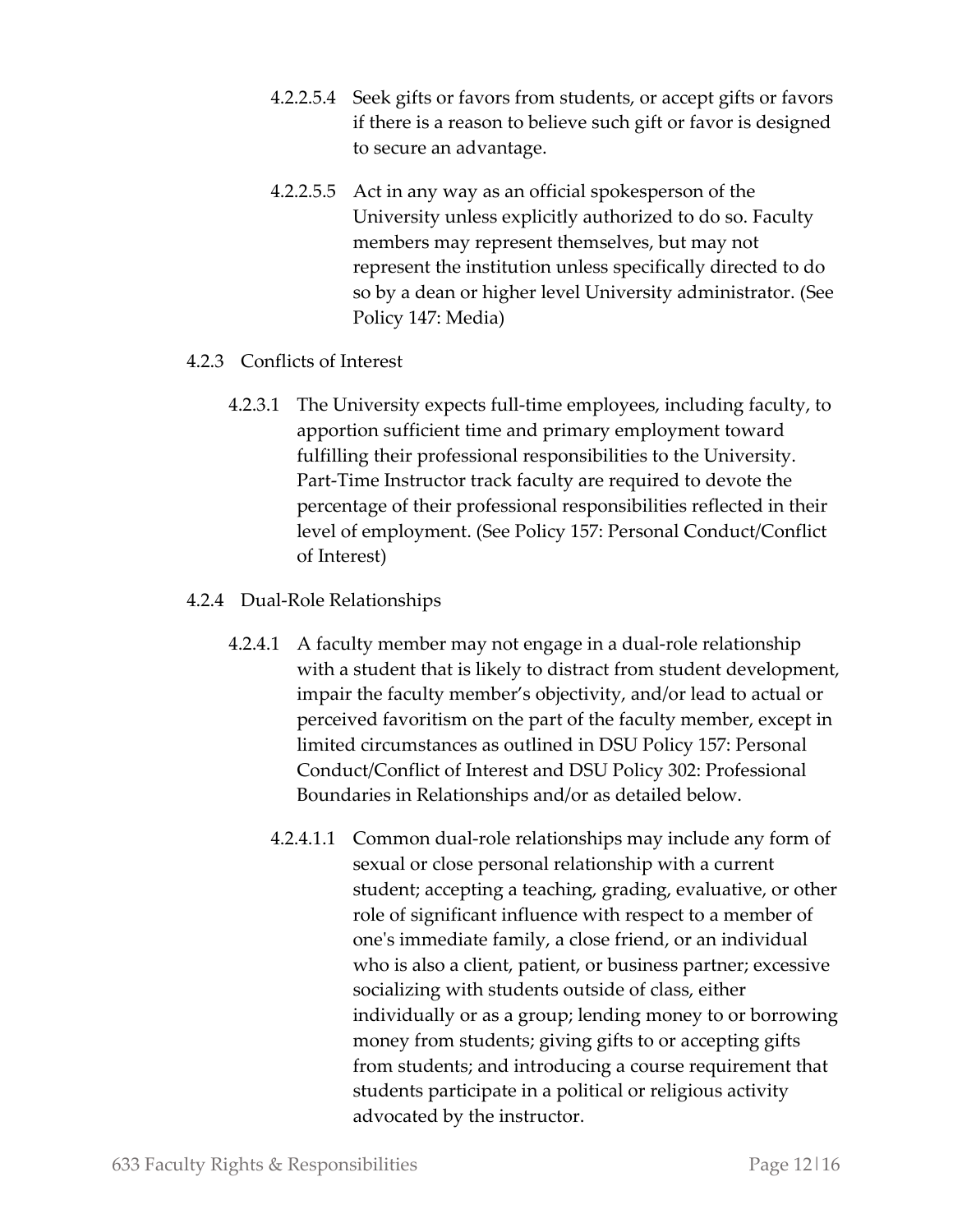- 4.2.4.1.2 Even if a faculty member believes that s/he is maintaining objectivity and maintaining compliance with policy in situations such as these, the perception of favoritism can be as educationally detrimental as actual favoritism or unfairness.
- 4.2.4.1.3 If a faculty member wishes to or does become involved in a dual-role relationship with a student, it is the responsibility of the faculty member to follow all disclosure and agreement procedures required by DSU Policy 157: Personal Conduct/Conflict of Interest and DSU Policy 302: Professional Boundaries in Relationships. If the dual-role relationship is not contemplated under either of these policies, but has the potential to result in actual or perceived favoritism or bias, the faculty member must notify his or her department chair and dean in writing of the situation as soon as possible for approval by the chair and so that alternative arrangements can be made for supervision or evaluation of the student if possible. Such approval and alternative arrangements are not guaranteed. Failure to notify and/or follow an approved alternative arrangement are grounds for disciplinary action.
- 4.2.4.1.4 In the event that a dual-role relationship is unavoidable (for example, if the parent of a student is the only available instructor of a course required in the student's major) and no other DSU policies are implicated, the faculty member must submit written notification to the appropriate department chair and dean prior to the initiation of the dual-role relationship. The chair and dean will work with the Provost/VPAA and the faculty member to ensure the mitigation of any potential harm to the student or to other students, including alleviating any perception of bias or favoritism to the extent possible.
- 4.2.4.1.5 Any faculty member that occupies a position of Special Trust Employee (see Policy 302: Professional Boundaries in Relationships) may not engage in any sexual conduct with that student or engage in sharing of any sexually explicit or lewd communication, image, or photograph. Faculty are always considered Special Trust Employees for their current students or advisees. Department chairs are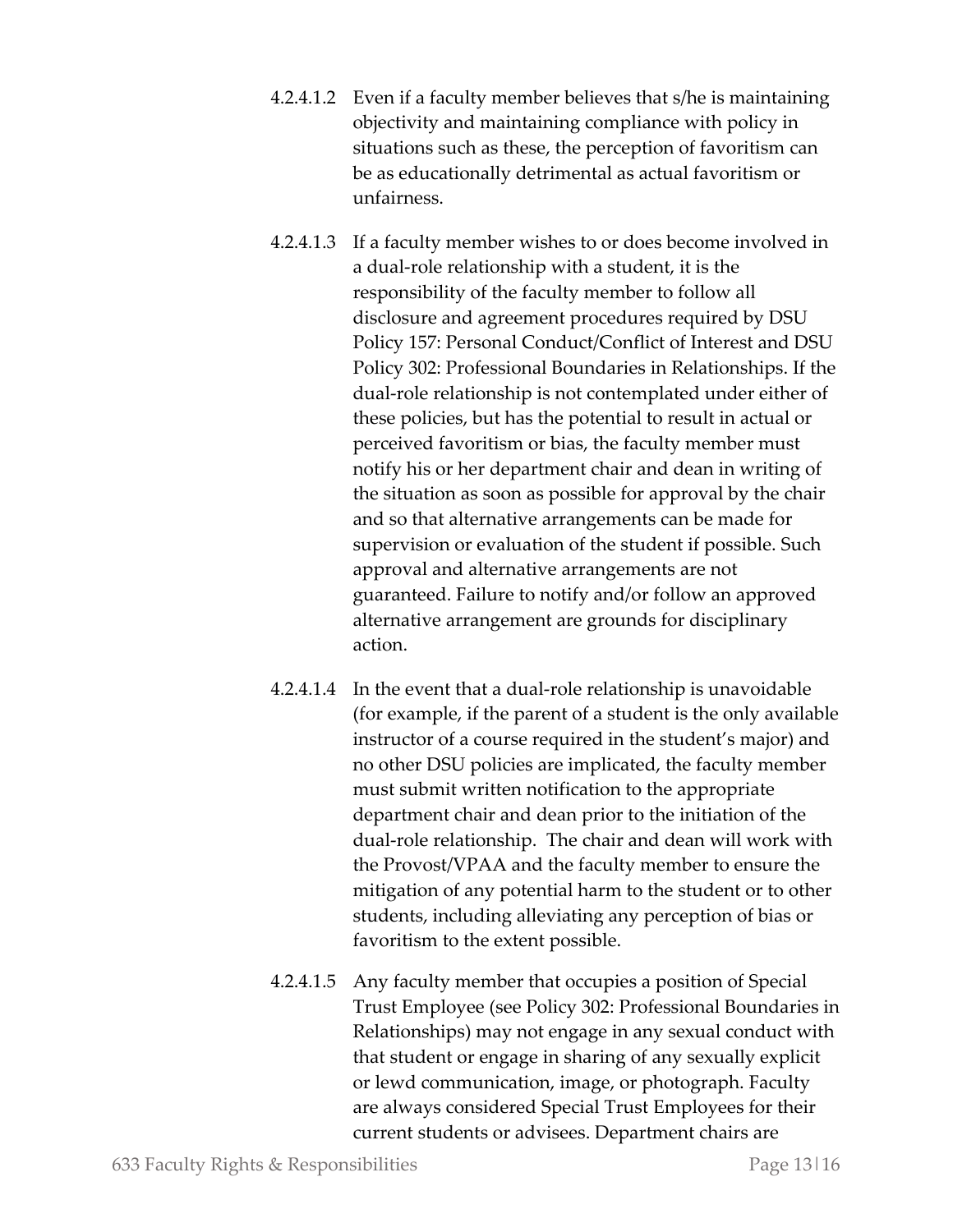always considered Special Trust Employees for students currently taking classes in their department and students with a major or minor in their department. These identified Special Trust Employee roles are not exhaustive. Whether a faculty member is considered a Special Trust Employee outside of these roles will depend on the facts and circumstances of the particular relationship.

#### **V. References**

- 5.1 Utah Code, Governmental Immunity Act of Utah, 63G-7-202 <http://le.utah.gov/xcode/Title63G/Chapter7/63G-7.html>
- 5.2 AAUP 1940 Statement on Academic Freedom [http://www.aaup.org/report/1940-statement-principles-academic-freedom](http://www.aaup.org/report/1940-statement-principles-academic-freedom-and-tenure)[and-tenure](http://www.aaup.org/report/1940-statement-principles-academic-freedom-and-tenure)
- 5.3 ACE Statement on Academic Rights and Responsibilities [https://www.acenet.edu/Documents/Statement-on-Academic-Rights-and-](https://www.acenet.edu/Documents/Statement-on-Academic-Rights-and-Responsibilities-2005.pdf)[Responsibilities-2005.pdf](https://www.acenet.edu/Documents/Statement-on-Academic-Rights-and-Responsibilities-2005.pdf)
- 5.4 Utah Public Officers' and Employees' Ethics Act. Utah Code Title 67 Chapter 16 §1 – 15<http://le.utah.gov/xcode/Title67/Chapter16/67-16.html>
- 5.5 U.C.A. Title 63G, Chapter 7, Governmental Immunity Act of Utah, § 202 <http://le.utah.gov:443/xcode/Title63G/Chapter7/63G-7-S202.html>
- 5.6 Family Educational Rights and Privacy Act (FERPA) (20 U.S.C. § 1232g; 34 CFR Part 99) <http://www2.ed.gov/policy/gen/guid/fpco/ferpa/index.html>
- 5.7 DSU Policy 101: Policy Process
- 5.8 DSU Policy 147: Media
- 5.9 DSU Policy 154: Student Discrimination/Sexual Harassment
- 5.10 DSU Policy 157: Personal Conduct / Conflict of Interest
- 5.11 DSU Policy 302: Professional Boundaries in Relationships
- 5.12 DSU Policy 341: Faculty Salaries.
- 5.13 DSU Policy 371: Faculty Termination
- 5.14 DSU Policy 551: Confidentiality of Records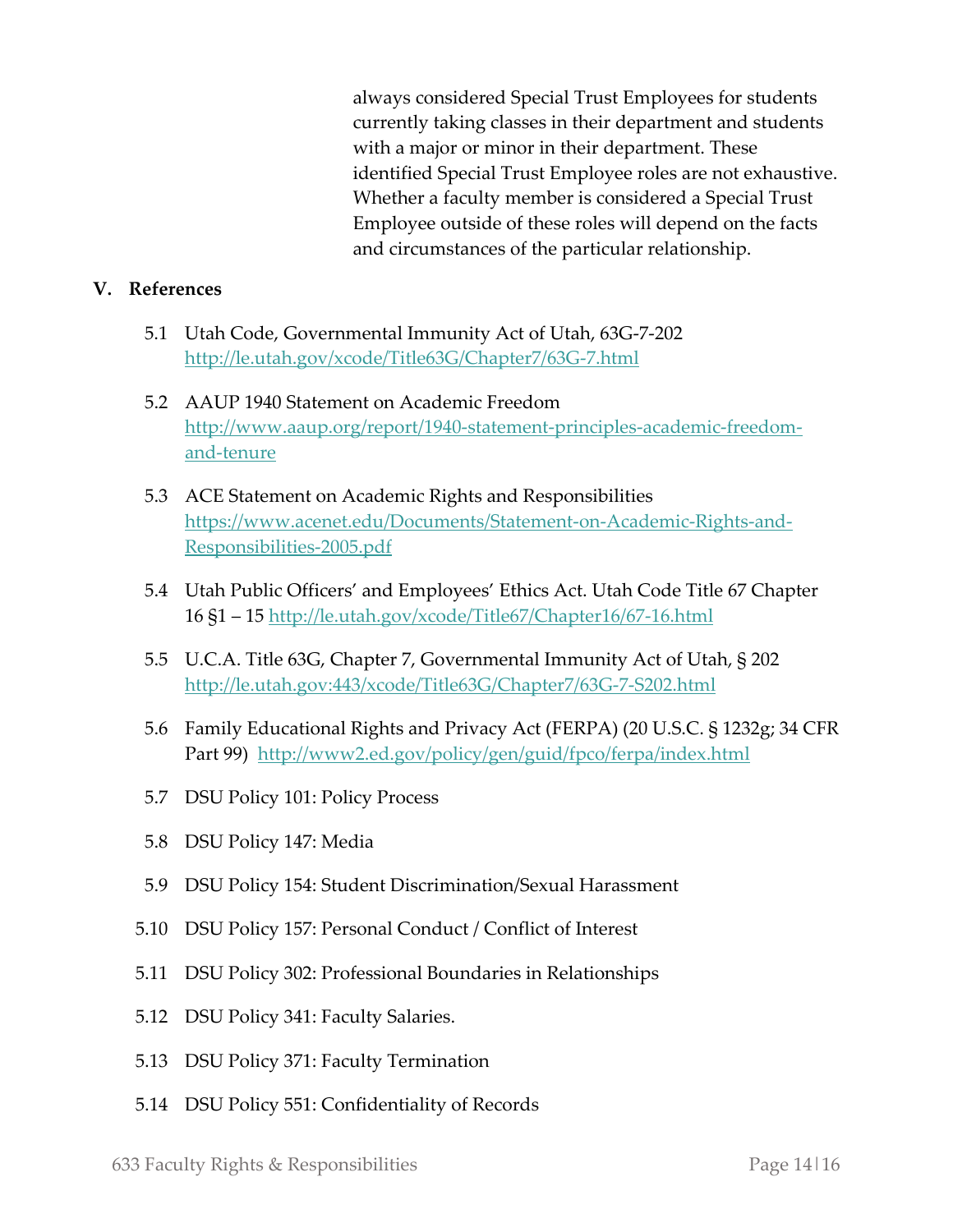- 5.15 DSU Policy 552: Student Conduct Code
- 5.16 DSU Policy 602: Curriculum Approval and Revision
- 5.17 DSU Policy 631: Faculty Categories
- 5.18 DSU Policy 634: Faculty Professional Development
- 5.19 DSU Policy 635: Faculty Workload
- 5.20 DSU Policy 640: Constitution and Bylaws of the Faculty Senate
- 5.21 DSU Policy 641: Faculty Retention, Promotion and Tenure
- 5.22 Utah Regents Policy R481: Academic Freedom, Professional Responsibility, Tenure, Termination, and Post-Tenure Review

#### **VI. Procedures**

- 6.1 Removing a student from a classroom or learning environment
	- 6.1.1 Faculty who dismiss a student from a class session must document the incident and make every effort to inform his/her department chair and dean in writing before the end of the workday if possible and no later than five days from the day when the student was removed from the classroom.
	- 6.1.2 Faculty shall submit a complaint or notify the Dean of Students about a student whose conduct is disruptive and/or in violation of the Student Conduct section of 552 Student Conduct Code as specified in that policy.
	- 6.1.3 If a student's behavior continues to disrupt teaching-learning activities from the classroom/learning environment after being removed at least once, or if the student's behavior disrupts the environment to the extent that other students' ability to accomplish course objectives is compromised, the instructor may request the dean to direct the Registrar's Office to permanently remove the student from the course. The faculty member must act in accordance with all DSU policies and other applicable laws and regulations in taking this action.
	- 6.1.4 Faculty who request the removal of a student from a course must submit a written report to his/her department chair and dean, including documentation of the causes and actions prior to the removal of the student and no later than ten days from a disruptive incident.